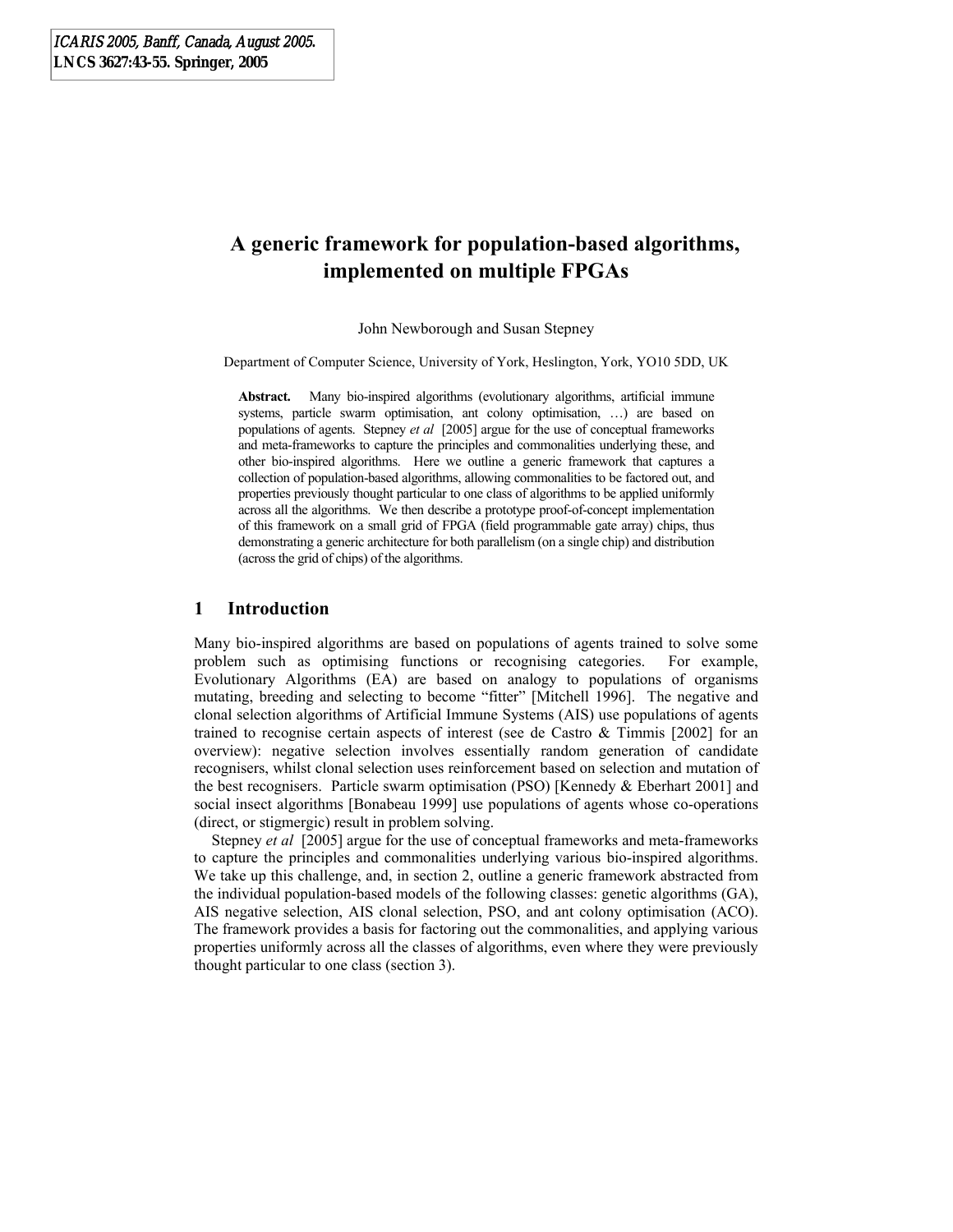In section 4 we describe our proof-of-concept prototype implementation of the generic framework on a platform of multiple field programmable gate array (FPGA) chips. Thus the generic architecture naturally permits both parallelism (multiple individuals executing on a single chip) and distribution (multiple individuals executing across the array of chips) of the algorithms. In section 5 we outline what needs to be done next to take these concepts into a fully rigorous framework architecture and implementation.

# **2 The generic framework for population algorithms**

There are many specific algorithms and implementation variants of the different classes. To take one case, AIS clonal selection, see, for example [Cutello *et al* 2004] [Garrett 2004] [Kim & Bentley 2002]. It is not our intention to capture every detail of all the variants in the literature. Rather, we take a step back from the specifics, and abstract the *basic underlying concepts*, particularly the more bio-inspired ones, of each class of algorithm. So when we refer to "GA" or "AIS clonal selection", for example, we are not referring to any one specific algorithm or implementation, but rather of the general properties of this class. We unify the similarities between these basics in order to develop a generic framework. The intention is that such a framework provides a useful starting point for the subsequent development of more sophisticated variants of the algorithms.

#### **Basic underlying concepts**

The generic algorithm is concerned with a population of *individuals*, each of which captures a possible solution, or part of a solution. Each individual contains a set of *characteristics*, which represent the solution. The characteristics define the (phase or state) space that the population of individuals inhabit. The goal of the algorithm is to find "good" regions of this space, based on some *affinity* (a measure that relates position in the space to goodness of solution, so defining a *landscape*). The individuals and characteristics of the specific classes of algorithm are as follows:

**GA** : the individuals are *chromosomes*; each characteristic is a *gene*.

**AIS negative selection** : the individuals are *antibodies*; each characteristic is a *shape receptor*.

**AIS clonal selection** : there are two populations. In the *main population* the individuals are *antibodies*; each characteristic is a *shape receptor*. There is also a population of *memory cells* drawn from this main population.

**Swarms** : the individuals are *boids*; the characteristics are *position*, *velocity* and *neighbourhood group* (the other visible individuals).

**Ants**: the individuals are the *complete paths* (not the ants, which are merely mechanisms to construct the complete paths from *path steps*); the characteristics are the *sequence of path steps*, where each step has an associated characteristic of *length* and *pheromone level*.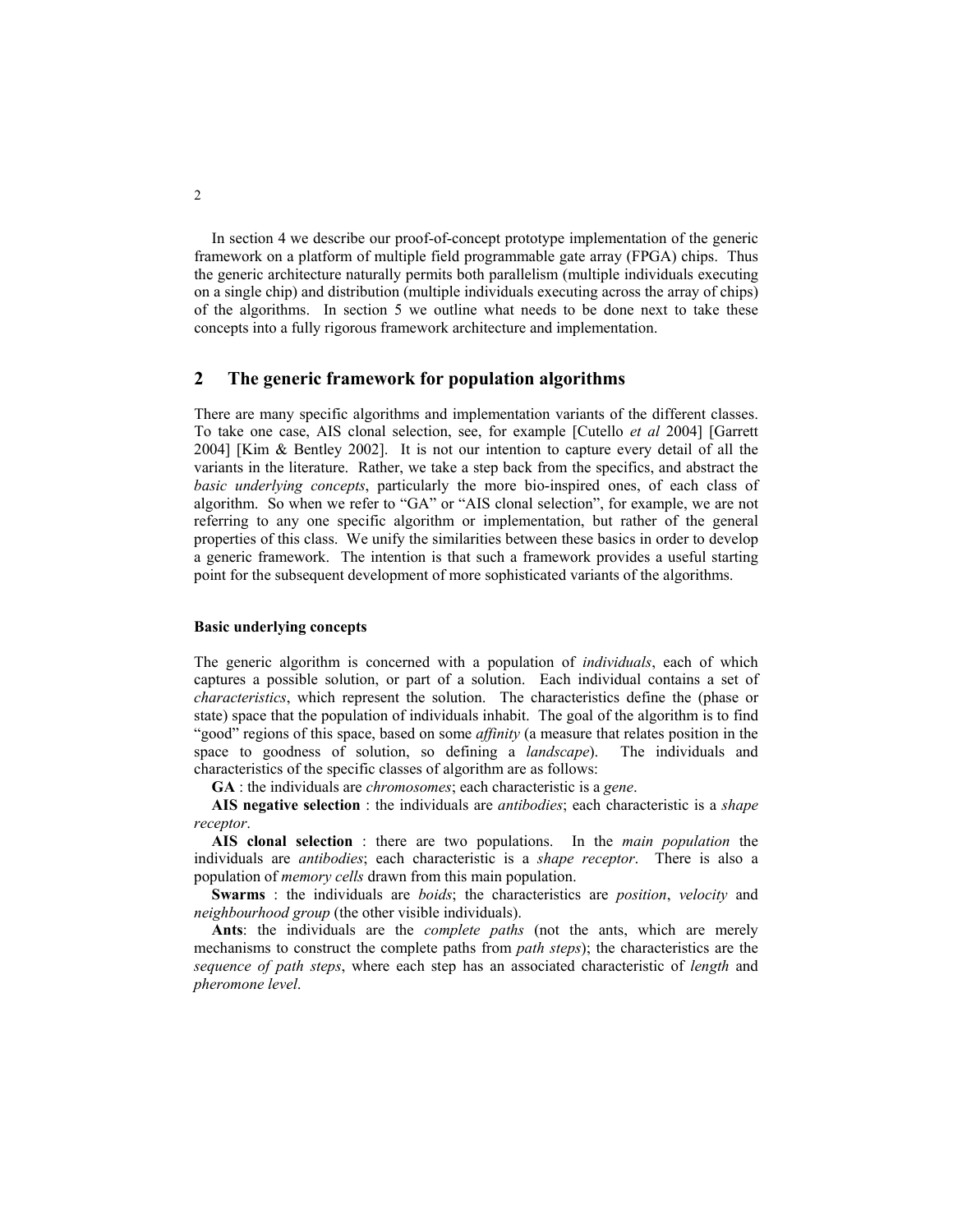### **Algorithm stages**

The different specific algorithms each exhibit six clearly distinct stages, comprising a *generation*. These are generalised as:

- 1. **Create** : make novel members of the population
- 2. **Evaluate** : evaluate each individual for its affinity to the solution
- 3. **Test** : test if some termination condition has been met
- 4. **Select** : select certain individuals from the current generation, based on their affinity, to be used in the creation of the next generation
- 5. **Spawn** : create new individuals for the next generation
- 6. **Mutate** : change selected individuals

We describe each of these stages, covering the generic properties, and how they are instantiated for each specific class of algorithm. Using this framework results in descriptions that sometimes differ from, but are equivalent to, the traditional descriptions of the algorithms. For example, rather than saying that some individuals survive from generation to generation, for uniformity we consistently consider each generation to be a completely fresh set of individuals, with some possibly being *copies* of previous generation individuals. As another example, the pheromone changes in the Ant algorithm is mapped to the generic mutate step.

## **Create**

Creation makes novel members of the populations. In the first generation, the whole population is set up, and the members have their characteristics initialised. On subsequent generations, creation "tops up" the population with fresh individuals, as necessary.

**GA**: an individual chromosome is created usually with *random* characteristics, giving a broad coverage of the search space

**AIS negative selection** : an individual antibody is created usually with *random* shape receptors

**AIS clonal selection** : an individual antibody in the main population is created usually with *random* shape receptors; memory cells are not created, rather they are *spawned* from the main population

**Swarms** : an individual boid is created usually with *random* position and velocity characteristics, giving a broad coverage of the search space; the neighbourhood characteristic is usually set to implement a ring, grid or star connection topology

**Ants** : each path step is initially set up usually with a *fixed* pheromone level, and with the relevant (fixed) path length; the population of paths is *created* by the ants from these steps each generation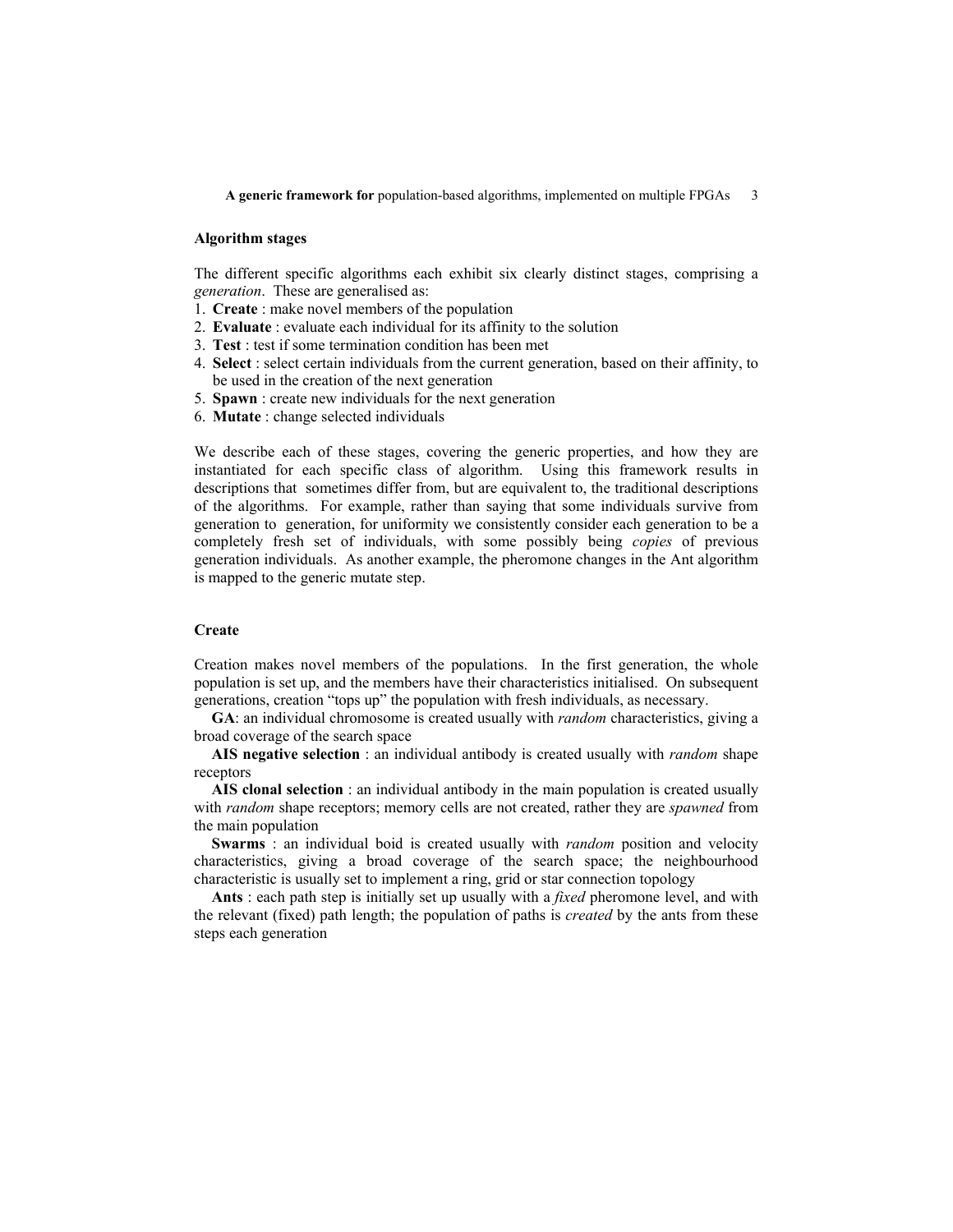## **Evaluate**

The *affinity* measures how well each individual solves (part of) the problem. It is a userdefined function of (some of) an individual's characteristics. This function should ideally (but does not always) have the structure of a *metric* over the space defined by the characteristics.

**GA** : the affinity is the *fitness* function, a function of the values of the genes

**AIS** : the affinity is a measure of how closely the shape receptors *complement* the target of recognition, inspired by the "lock and key" metaphor

**Swarms** : the affinity, or *fitness* function, is a function of the current *position* **Ants** : the affinity is the (inverse of the) *path length*

## **Test**

The test for termination is either (a) a sufficiently good solution is found, or (b) enough generations have been run without finding a sufficiently good solution. On termination, the solution is:

**GA, Swarms, Ants** : the highest affinity (fittest) individual

**AIS negative selection** : the set of individuals with above-threshold affinities

**AIS clonal selection** : the population of memory cells

#### **Select**

High affinity individuals are *selected* to contribute somehow to the next generation's population. There are several selection algorithms commonly used. *n best* selects the *n* highest affinity individuals from the current population. *Threshold* selects all the individuals with an affinity greater than some given threshold value. *Roulette wheel* selection randomly chooses a given number of individuals, with probability of selection proportional to their affinity, or to their ranking. *Tournament* randomly selects teams of individuals, and then *selects* a subset of individuals from each team.

**GA** : different variants use any of the above methods of selection, to find the *parents* that will produce the next generation

**AIS negative selection** : *threshold* selection is used to find the next generation

**AIS clonal selection** : a combination of *n best* and *threshold* selection is used to find the next generation of the main population; *all* individuals of the memory cell population are selected to become the basis of its next generation

**Swarms** : *all* individuals are selected to become the basis of the next generation

**Ants** : *no* individuals are specifically selected to become the next generation: each generation is *created* afresh from the path steps (whose characteristics are changed by the *mutate* step)

4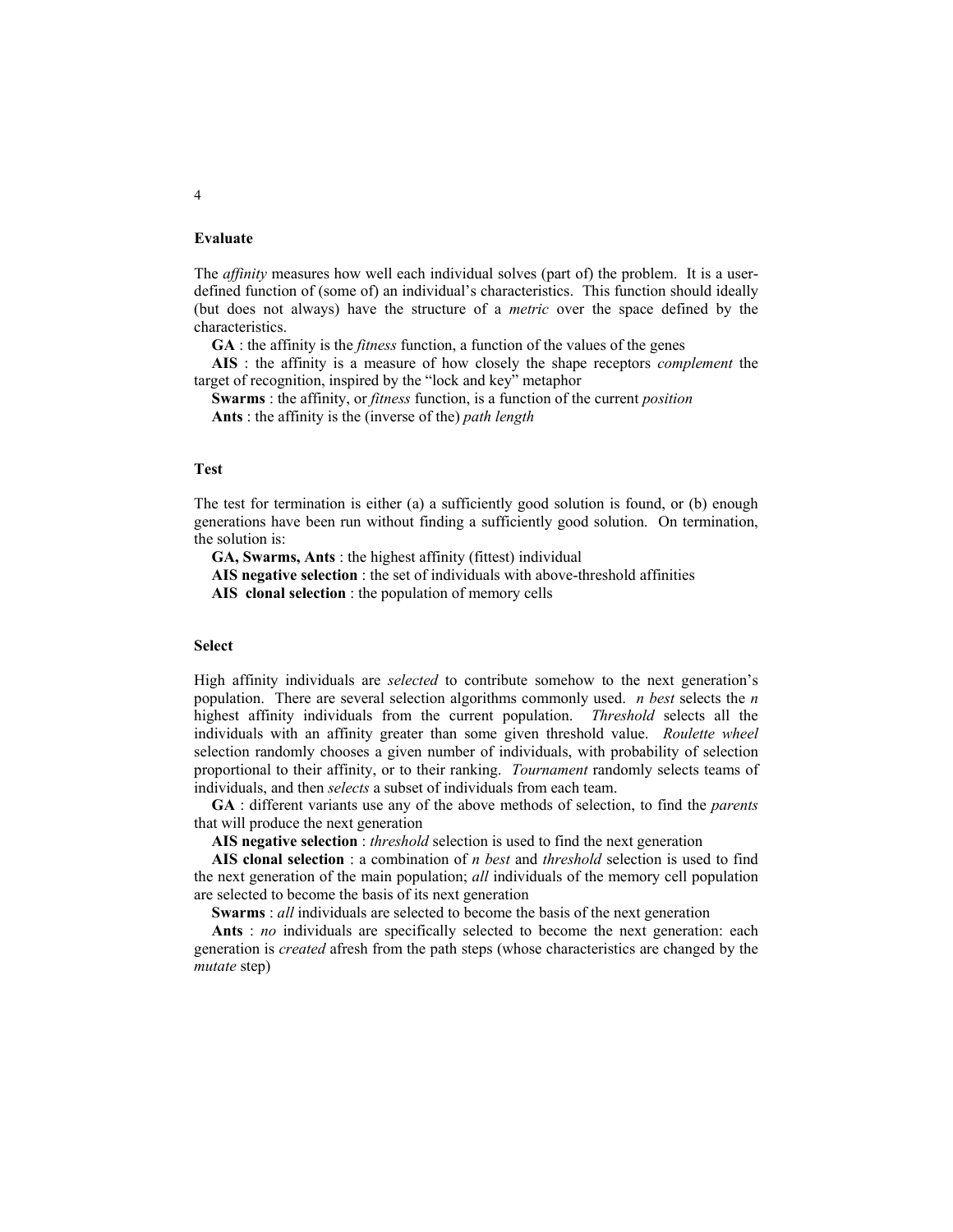#### **Spawn**

Production of new individuals for the next generation usually involves *combining* the characteristics of *parent* individuals from the *selected* population (ants are a special case).

**GA** : the characteristics of *pairs* of selected parents are combined by using a *crossover* mask (predefined or randomly generated) to generate two new individuals. If the crossover mask is set to the identity, then the two new individuals are clones of the two parents.

**AIS negative selection** : the selected parents become the basis of the new generation (which is topped up to the population size by *creating* sufficient new individuals). If the threshold is a constant value throughout the run, this has the effect that an individual, once selected, continues from generation to generation, and only the newly created individuals need be evaluated.

**AIS clonal selection** : in the main population new individuals are spawned as *clones* of each parent, with the number of clones being produced proportional to the parent's affinity; in the memory cell population, the selected parents become the basis of the new generation, and a new individual is spawned, as (a copy of) the best individual of the main population.

**Swarms** : a new individual is spawned from the sole parent and the highest affinity individual in that parent's neighbourhood group, with the intention of making the new individual "move towards" the best neighbour. The new position is derived from the parent's position and velocity, the velocity is modified to point towards the best neighbour, and the neighbourhood group is copied from the parent.

**Ants** : *no* individuals are specifically spawned for the next generation: each generation is *created* afresh from the path steps (whose characteristics are changed by the *mutate* step)

## **Mutate**

Mutation involves altering the characteristics of single individuals in the population. It would be possible to unify spawning and mutation into a single *generate* stage, but since most algorithms consider these to be separate processes, we have followed that view, rather than strive for total generality at this stage. The mutation rate might be globally random, or based on the value of a characteristic or the affinity of each individual. How a characteristic is mutated depends on its type: a boolean might be flipped, a numerical value might be increased or decreased by an additive or multiplicative factor, etc.

**GA, Swarms** : individuals are mutated, usually randomly, in order to reintroduce lost values of characteristics; e*volutionary strategy* algorithms encode mutation rates as characteristics

**AIS negative selection** : no mutation occurs. (That is, the next generation consists of copies of the selected above threshold individuals, topped up with newly created individuals. An alternative, but equivalent, formulation in terms of this framework would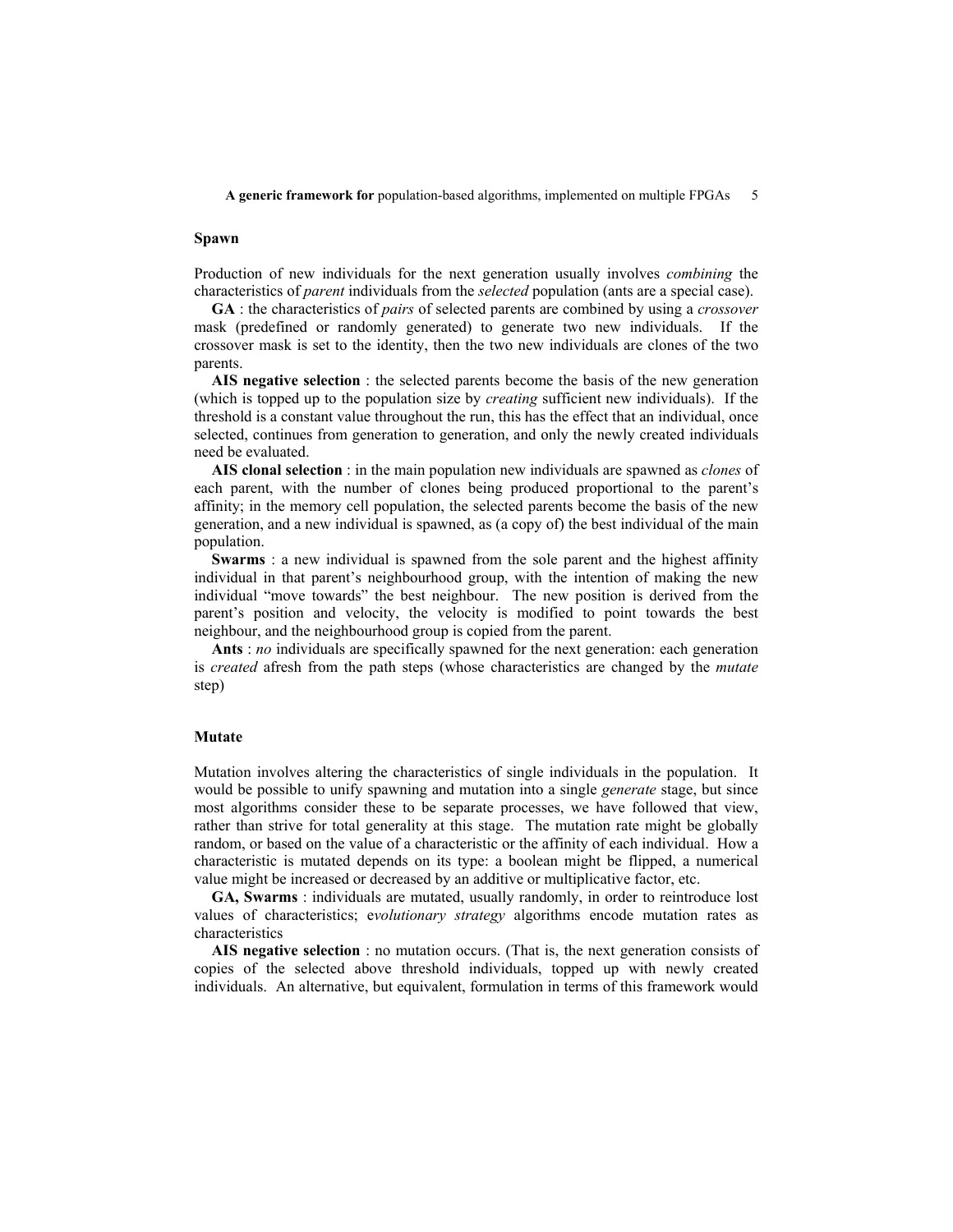be to consider that *all* the individuals are *selected*, and that only the below-threshold individuals are *mutated*, into completely random individuals. However, this is at odds with the traditional description of the algorithm, and also with the view that mutation makes relatively small alterations.)

**AIS clonal selection** : the new *clone* individuals are mutated, by an amount inversely proportional to their affinity.

**Ants** : new pheromone is *laid* on each path step by an amount proportional to the affinity of the complete paths in which it occurs, and decreased by a constant *decay* factor.

# **3 Generalising across algorithms and implementations**

Once we have all the algorithms in a common framework, we can see ways of generalising each in a natural manner (that is bio-inspired, but by a different aspect of biology). We discuss two such cases here – niching and elitism – and outline other possibilities.

### **Niching**

Some population-based algorithms include "niching": developing sub-populations separately, with occasional migration of individuals [Brits *et al* 2002] [Mahfoud 1995] [Watkins & Timmis 2004]. Niching is motivated by the biological evolution of populations on separate islands. It is useful for solving multi-objective problems, with sub-populations focussing on separate objectives, but we do not here consider that aspect. Here we are interested in its use for efficiently distributing the algorithm across multiple processors, by minimising the amount of communication (of details of the high affinity individuals) needed between processors. We use these ideas to add a *migrate* step to the generic framework.

In niching, we have *N islands* of separately developing sub-populations, with each island following the simple algorithm, and each having a neighbourhood that is of a subset of the other islands (capturing locality of islands). Every *g* generations, modify the current population by replacing *n* individuals (suitably *selected* to be of low affinity, or chosen randomly) with *n* migrants from the neighbourhood (suitably *selected* to be of high affinity, or chosen randomly). This results in the following specifics:

**GA**: migration is simple population replacement; the solution is the fittest individual across all islands.

**AIS negative selection**: migration is simple population replacement; the solution is the union of all above-threshold individuals across all islands.

**AIS clonal selection** : migration can occur for both the main population and the memory cell population; the solution is the union of all memory cell populations across all islands.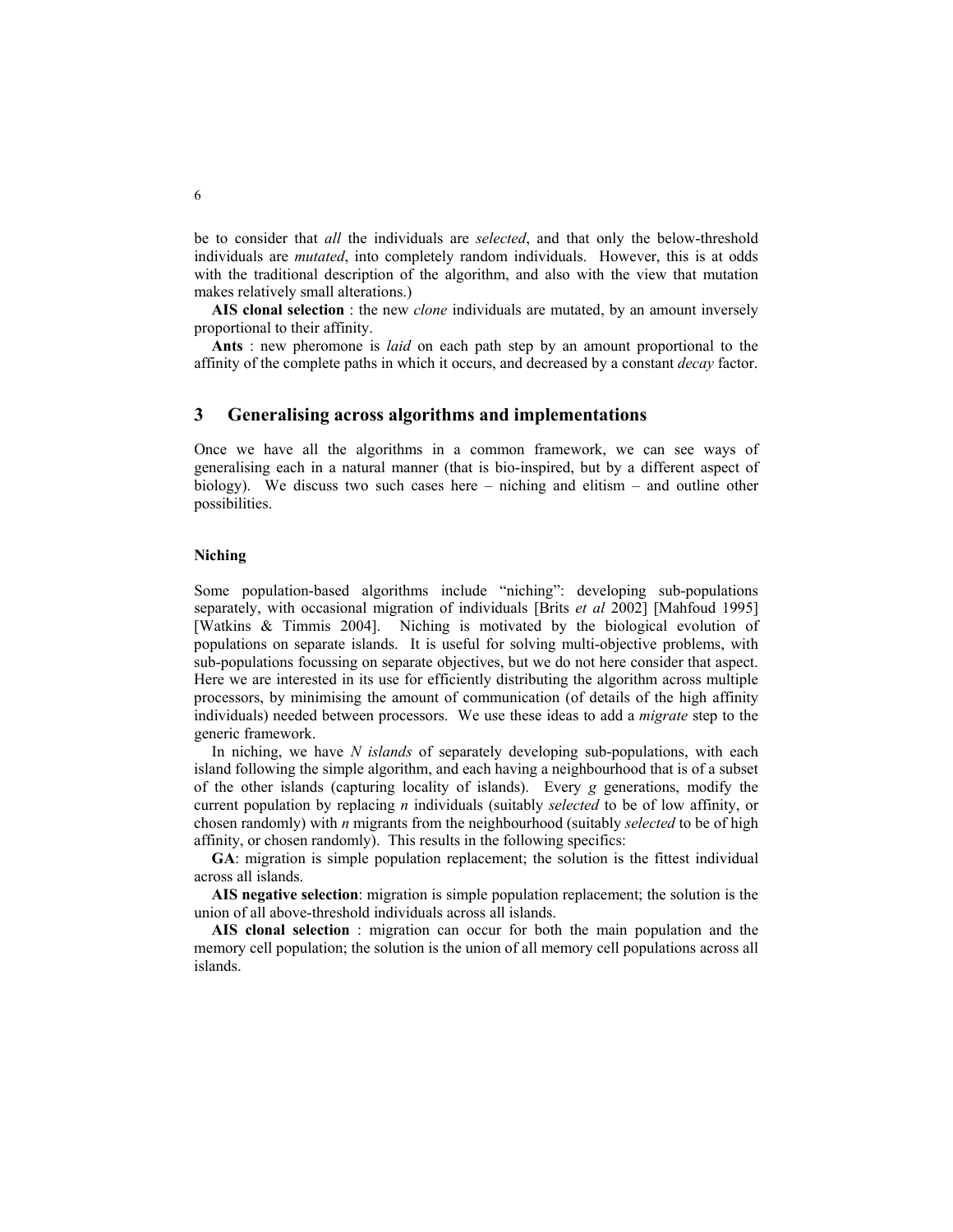**Swarms**: migration is simple population replacement, where the replaced individuals copy in the position and velocity characteristics of the migrants, but retain their original neighbourhood characteristic; the solution is the fittest individual across all islands. (Swarms admit another distribution strategy that can be efficiently implemented if the nearest individual neighbourhood relation is that of a simple ring topology. A single swarm can be distributed across a ring of processors, with the only communication between processors being the very local neighbourhood properties.)

**Ants**: migration is simple population replacement; the solution is the fittest individual (shortest path) across all islands. The (affinity of the) migrated paths will affect only the pheromone update stage; the migrated paths need not be recreated in the next generation.

## **Elitism**

Some GAs include *ad hoc* elitism: copying the best individual(s) into the next generation, in order to preserve the currently best solution (and hence make the best solution monotonic with generations). This is not a particularly bio-inspired process. AIS algorithms with their (constant) threshold selection, on the other hand, are naturally elitist: if an antibody exceeds the threshold, (a copy of) it survives in future generations. We use these ideas to modify the *spawn* step, and add generic elitism to the framework.

When spawning the next generation, copy the *n* best of the previous population, as well as spawning any new individuals from the selected parents. Also, these particular *n* individuals should be exempt from mutation in this stage. This results in the following specific modifications:

**GA** : *n* fewer individuals need to be spawned by crossover

**AIS** : no change, provided *n* individuals are above the threshold

**Swarms** : the solution is a property of the position characteristic only, and the position is modified by the velocity. So the previous best solution is copied, with its velocity set to zero, so that it "hovers" over the current best solution

**Ants** : an "elite ant" recreates the current shortest path, ensuring that the solution remains in the population, and that its steps get their pheromone levels updated

## **Other generalisations**

The generic framework allows further features of one specific algorithm to be generalised to the others.

- Evolutionary Strategies encode the mutation rates as characteristics: a similar approach can be used in the other algorithms. For example, the ant algorithm could allow the pheromone decay rate to be a characteristic.
- Genetic Algorithms use crossover to combine characteristics of parents: a similar spawn operator can be used in the other algorithms. For example, AIS clonal selection could spawn new antibodies by crossover.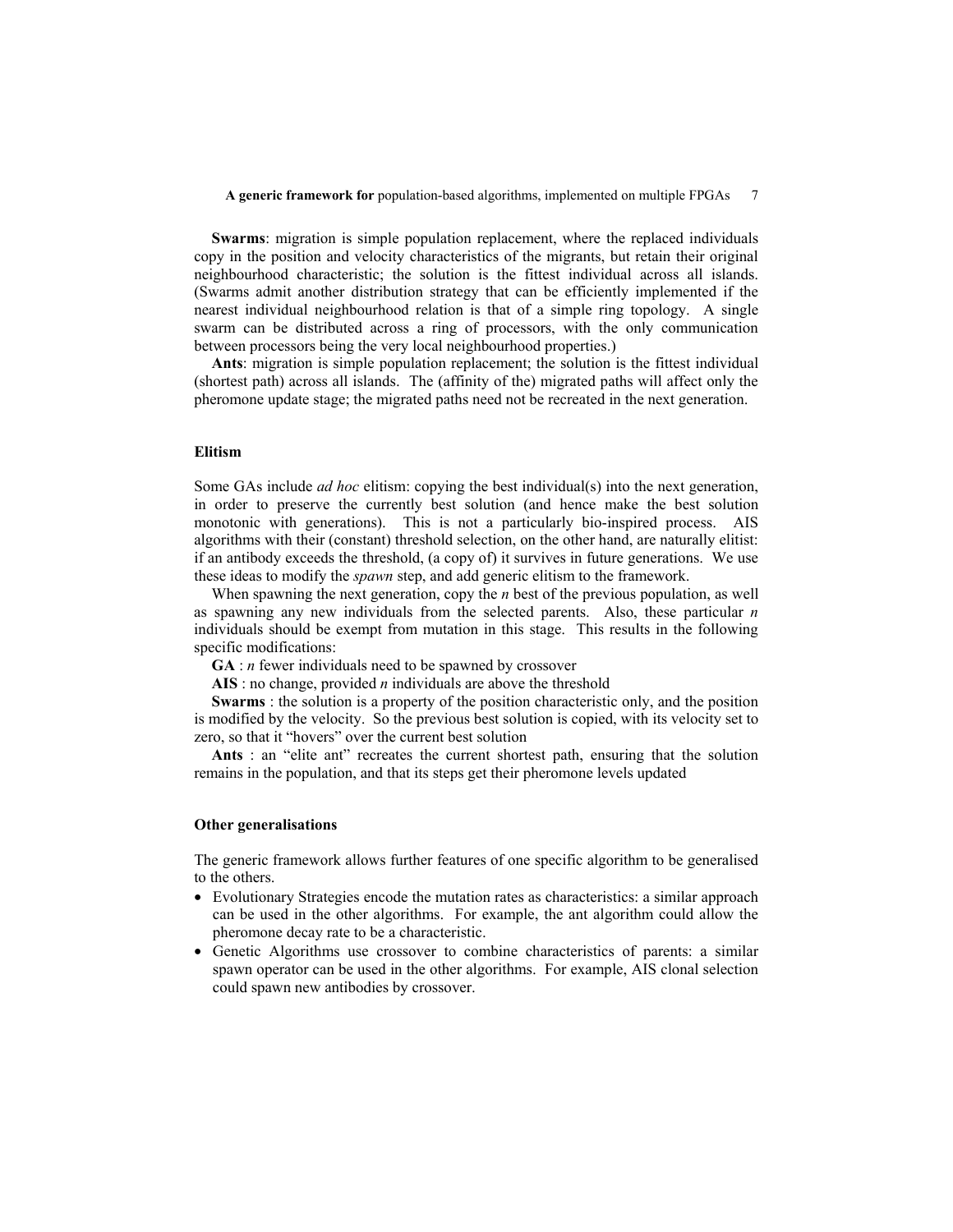- Traditionally unchanging characteristics could be mutated, for example, swarm neighbourhood.
- AIS use affinity-based mutation, to preferentially shake up poorer solutions: all mutation schemes could take this approach.
- AIS clonal selection increases the number of good solutions by affinity based cloning (thereby increasing their probability of being selected, so allowing more exploration of the nearby space). The other algorithms could be adapted to variable population size with cloning.
- The range of selection strategies can be employed across all the algorithms that have a non-trivial selection stage. In particular, AIS clonal selection has two populations: selection strategies could be used on the memory cell population too.

# **4 The prototype implementation**

There is much opportunity for *parallelism* in these algorithms: individuals can (to some degree) be evaluated, selected, and created in parallel. This suggests efficiency gains by executing these algorithms on parallel hardware.

#### **FPGAs and Handel-C**

We chose as our prototype implementation platform a small grid of FPGAs, executing the framework implemented in Handel-C.

An FPGA is *programmable hardware*: its array of logic gates can be configured and connected for each specific program. This removes the need to fetch and decode instructions, fetch data, and store results; it is programmed to be a direct hardware representation of the code. It can be configured to provide genuine parallel execution (see for example [Brown & Rose 1996]). So each individual FPGA can host multiple individuals executing in parallel, and multiple FPGAs allow distributed implementations.

The framework described above has been prototyped as a proof of concept. It demonstrates that a suitably flexible generic framework can indeed be developed to support multiple classes of population-based algorithms, and that it can be distributed on a grid of FPGAs. It has been tested on an array of four FPGA algorithm engines, each connected to a fifth monitoring FPGA, in turn connected to a PC.

The prototype framework is implemented in Handel-C [Celoxica 2004], a (relatively) high level language designed specifically for writing applications for FPGAs. Handel-C code is compiled down into the relevant FPGA net-list, which specifies how the FPGA is to be configured.

Handel-C is based on the process calculus of CSP (Communicating Sequential Processes) [Hoare 1985]. Handel-C is essentially an executable subset of CSP [Stepney 2003], with some extensions to support FPGA hardware. In particular, it has explicit support for parallel execution of processes:

8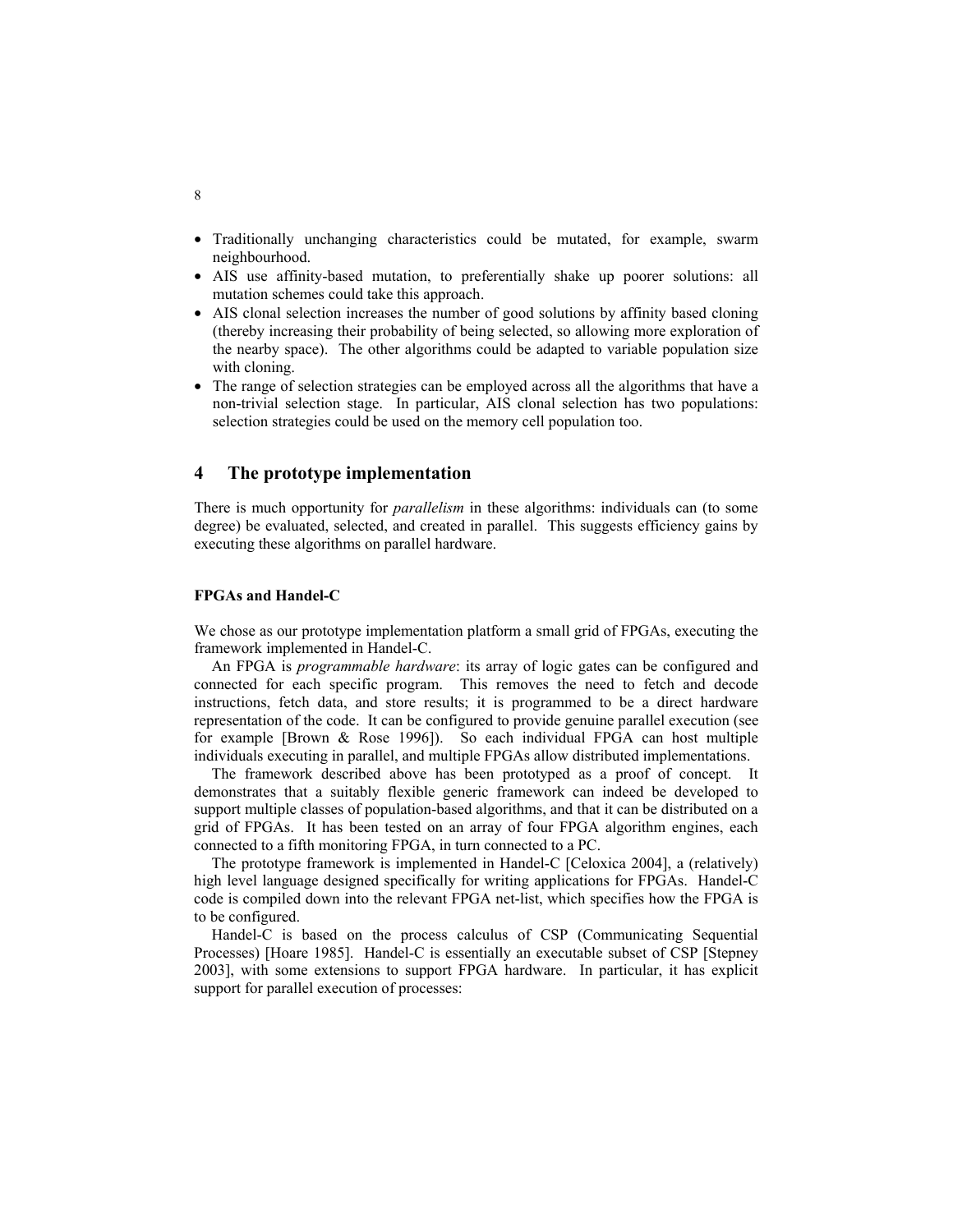```
for (i=0; i < imax; i++) {
   // the imax iterations execute in sequence 
   // and occupy space independent of imax 
} 
par (i=0; i < imax; i++) {
   // the imax iterations execute in parallel 
   // and occupy space proportional to imax 
}
```
Being based on CSP, Handel-C uses *synchronous* communication between its parallel processes. There is currently no Handel-C language support for programs distributed across multiple FPGAs, and such configurations do not support synchronous communication between chips as a primitive. It would have been possible to design a protocol to implement this, allowing the distributed program to be (very close to) a pure Handel-C program. However, the communication between chips is deliberately restricted, to just the occasional migration data. So for this prototype, a simple handshaking protocol has been used, and the inter-chip communication hidden in a wrapper.

#### **The implemented framework**

The prototype implementation of the framework provides much of the functionality described above. The genericity means that there are many parameters and options: the prototype includes support for specific options, and hooks for a range of user-definable functions. The framework is structured so that the basic algorithm needs no alteration: the user merely selects certain features (such as population sizes, characteristics, mutation rates, style of creation and selection, crossover masks, number of FPGAs, and number of islands per chip), and provides the code for certain functions (the evaluation function and stopping condition, and, as required, creation, selection, spawning, and mutation functions).

The framework code and user-defined functions, both written in Handel-C, are compiled on the PC, then downloaded on to the FPGA array to run. The Handel-C compiler optimises away dead code, so options that are not selected by the user (such as various choices of creation or selection functions) do not appear in the compiled code.

When the algorithm terminates, the relevant results are communicated back to the PC. It is also possible to return intermediate results every generation, to allow investigation of the performance, or for debugging, but this introduces a communication bottleneck.

Each individual is represented as a bit string, with each bit or combination of bits in the string representing a characteristic. A user-specified flag selects whether these bits are initialised to 0s, to 1s, to random bit values, or to a user-defined alternative. Each FPGA chip holds a certain number of islands, each of which holds its individuals. Migration information is passed between the islands, and hence between the chips, as required.

Ideally, all individuals should be able to evaluate their own affinity in parallel, by a call to the user-defined evaluation function. For completely parallel implementation on an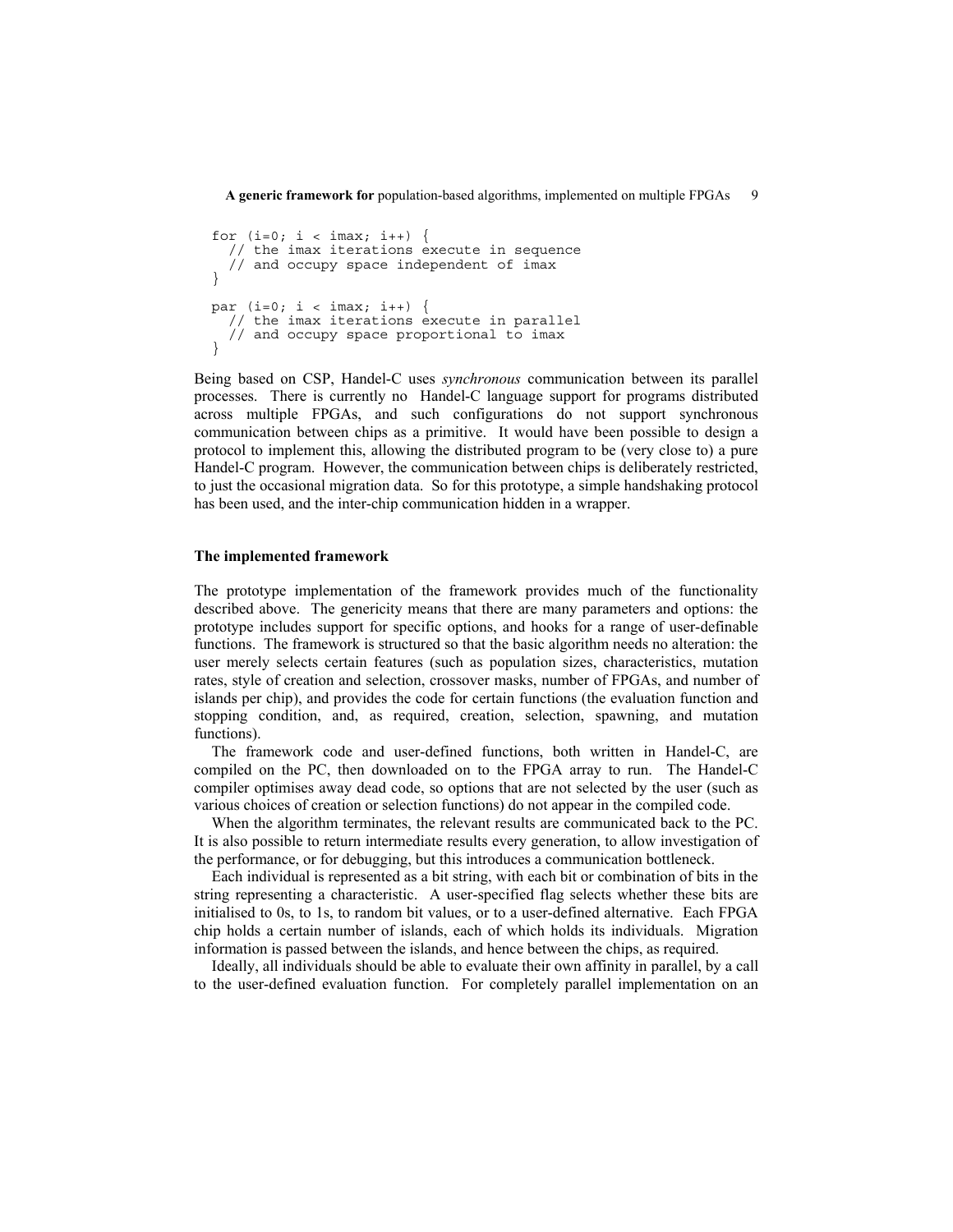FPGA, this would require one copy of the function per individual. This can result in much of the FPGA's resource being used by evaluation functions, limiting the number of individuals per chip. The framework instead allows a trade-off between number of individuals and amount of parallelism. During certain of the algorithm steps, the individuals in an island are considered to be grouped into *f families*, each with *m members*, giving at total of  $f \times m$  individuals. Families are processed in parallel, but the members of a family are processed in sequence. Thus each family requires only one copy of each function, and space is proportional to *f* and execution time is proportional to *m*:

```
par (family=0; family < f; family++) { 
  for (member=0; member < m; member++) // ... code for individual[family*m + member] 
 } 
}
```
The prototype implementation provides a timer function, to help the user chose a suitable trade-off for each step, and for each application.

The probabilistic nature of (parts of) the algorithm require the use of random numbers. The implementation provides one 32-bit linear feedback shift register per family for this purpose.

Tournament selection is used to divide the population into *teams*. If no tournament is required, the entire population forms one large team. Then the appropriate selection method is used on each team in parallel.

#### **Restrictions due to the platform choice**

Some of the design decisions for the framework prototype are due to specific features and limitations of FPGAs and Handel-C, and different platform choices could result in different decisions. For example, the use of *families* is to cope with the limited size of the FPGAs.

Another example of this choice is the selection implementation. Although each team performs selection in parallel, the selection within each team is sequential. One might think that roulette wheel, or even a random, selection from a collection of individuals could be performed in parallel. However, this would result in the need for many parallel accesses to random number generators, and the FPGA's silicon would quickly become dedicated to these. Certain parts of the selection can be performed in parallel, for example, to find the *n* best, where each individual can read the affinity of all its teammates in parallel. Even so, care needs to be taken, because the highly interconnected read accesses can result in quite complex (and therefore slow to compile) routing.

Handel-C supports variable bit-width values, requiring explicit casting between values with different widths. This can lead to arcane code, particularly when trying to write generic routines. For example, consider the case where some particular size *n* (such as population size) is a power of 2. Then the variable that stores the size is one bit larger

10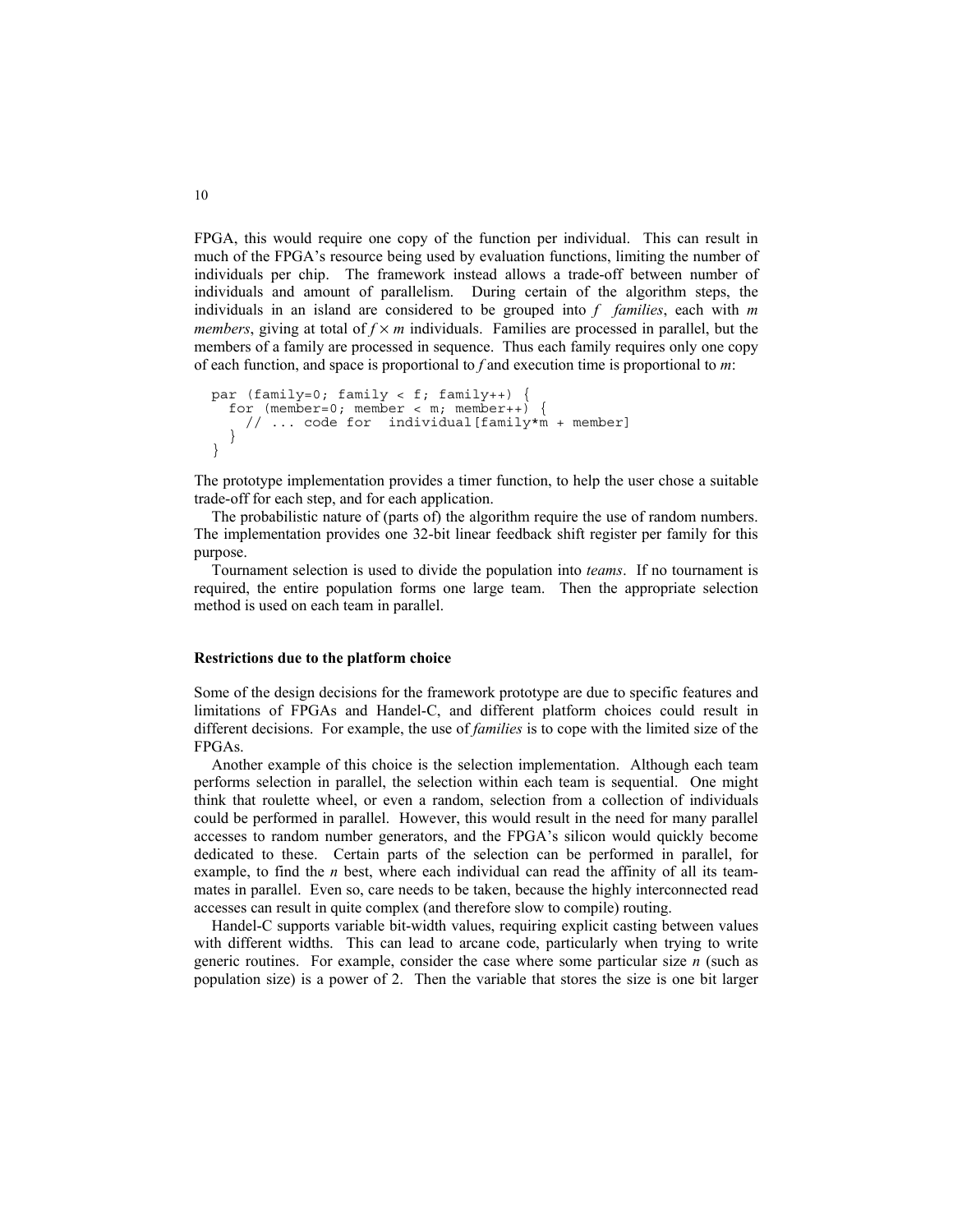than the variable used for indexing into an array of this size, running from 0 to *n*−1, so comparing the index and the size requires some fancy casting.

# **5 Preliminary results**

**Sizes**: The number of (families of) individuals possible per chip varies depending on the settings. For example, if no survival, generation, or niching is done, it is possible to have 30−40 individuals per chip, each with 8 bit-characteristics. With all the capabilities turned on, this number drops to about 18 individuals run sequentially, or four if run in parallel, the reduction being due to the increased routing and copies of code. The limiting constraint is routing tables rather than logic gates: every individual is accessed by each of the six algorithm stage functions, and the implementation uses all the routing tables, but only about 10-15% of the logic gates. Similar size results apply when hosting two islands on a single chip: this halves the *total* population possible, because of code replication and routing constraints.

The FPGAs being used (300K gate Xilinx SpartanIIE chips) are relatively small: it was thought more important for this proof of concept work to get the maximum *number* of FPGAs for the budget, rather than the maximum size of each one. Clearly, more individuals would be possible with larger FPGAs. However, the architectural design needs to be done carefully to optimise use of the resources: design experience of these style of algorithms for FPGAs is still in its infancy.

#### **Parallelism**: How much speedup does *parallelism* give?

The experiment compares running four individuals in parallel (the most supportable in this experiment) against running four in sequence, solving a simple optimisation problem. Linear speedup would result in a 400% improvement, but the parallel form has a speed-up of only about 30% over the sequential form. This low value indicates that there is still a great deal of sequential execution in this prototype implementation. This sequential bottleneck occurs mainly in the *select* stage of the framework: the speedup in the *evaluate* stage (calculation of the affinity function) is essentially linear. More complicated evaluation functions would therefore result in an increase in the parallel efficiency, but would also increase the demand on silicon resource if the complicated functions physically took up more space.

**Parallelism versus population size**: more parallelism takes up more silicon, resulting in few individuals being supportable. Parallelism lets the algorithm run faster, in that each generation takes less time to execute, but larger populations allow greater diversity and exploration of the search space per generation, so the algorithm could require fewer generations to find a solution. What is better: more parallelism or a larger population?

The experiment compares running four individuals in parallel (the most supportable in this experiment) against running 12 in sequence (the most supportable sequential individuals in this experiment). The parallel form gives no speed-up overall compared to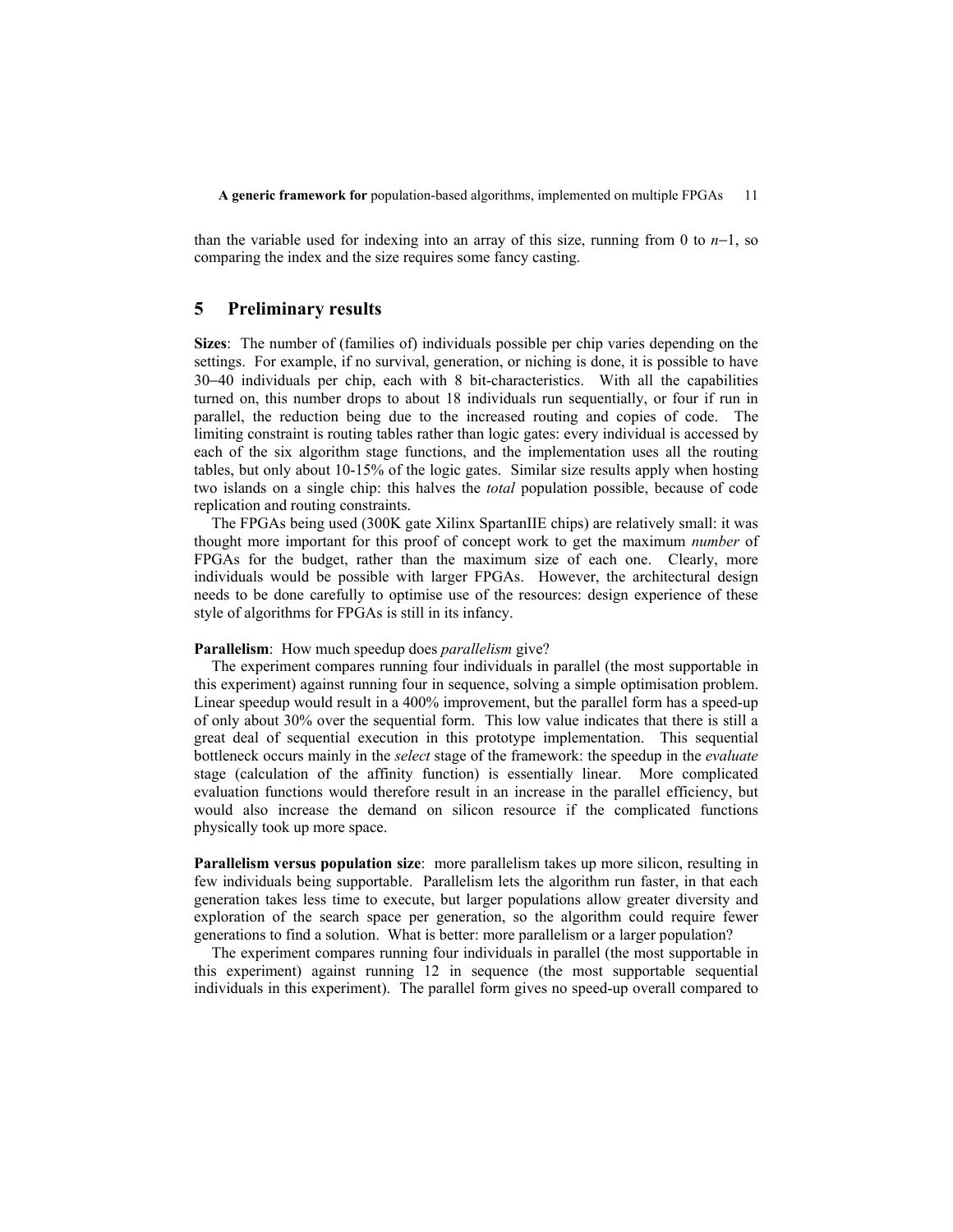the sequential form. However, looking at only the *evaluate* stage shows the sequential form taking about twice as long as the parallel form. Given the linear speedup noted above, the sequential case takes 12 times as long per generation, and so is executing only about one sixth the number of generations before finding a solution. Even so, the parallel form is taking less time overall (in the *evaluate* state), suggesting that parallelism outweighs population size in this case.

However, these experiments need to be tried on larger populations, and a wider range of affinity function complexity (which affects the parallel to sequential population size ratio), before any more definitive statements can be made.

**Niching**: What is the effect of using multiple chips? How much speedup does *distribution* give?

The experiment compares running four individuals in parallel on one chip versus four individuals in parallel on each of the five chips (20 individuals in total), migrating the two best individuals every 100 generations. There is a speedup of about a factor of two (over the whole algorithm run, not just the *evaluate* stage). These experiments need to be repeated for different migration rates to see if there is an optimum rate.

# **6 Discussion and future work**

The unified framework allows the generalisation of concepts from across a range of algorithms types, for example, elitism and niching. Thus we have a chimerical computational framework that is inspired by biology, but not restricted to any one particular biological domain. Implementation of the framework on parallel and distributed architectures is (relatively) straightforward, and provides performance benefits (although currently significantly less than linear improvement). So this proof of concept has shown that the approach to generalising and parallelising population-based algorithms is feasible and useful. Thus it is worth pursuing the approach with more rigour and detail.

The relatively small speedups indicate the need for removing the remaining sequential bottlenecks, and the constraints on parallel individuals caused by routing limitations indicate the need for a more sophisticated parallelisation architecture targeted at the opportunities and limitations of FPGAs. Allowing six islands per chip to use the hardware for the six algorithm steps in a pipeline might provided further speedup.

An alternative distributed architecture would be to dedicate certain chips to algorithm steps, and move the individuals around. Different numbers of chips could be dedicated to each step, depending on the complexity of that step, to balance the processing load.

The prototype framework needs to be extended with more built-in options, and made more usable, by providing a configuration language for selecting parameter values, etc. It also needs to be made more flexible to accommodate other arrangements of FPGA arrays.

Future work also includes formalising the generic framework, to make it clearer which features of each algorithm are being represented and captured, and to generalise and include more details and capabilities from the range of variant algorithms in the literature.